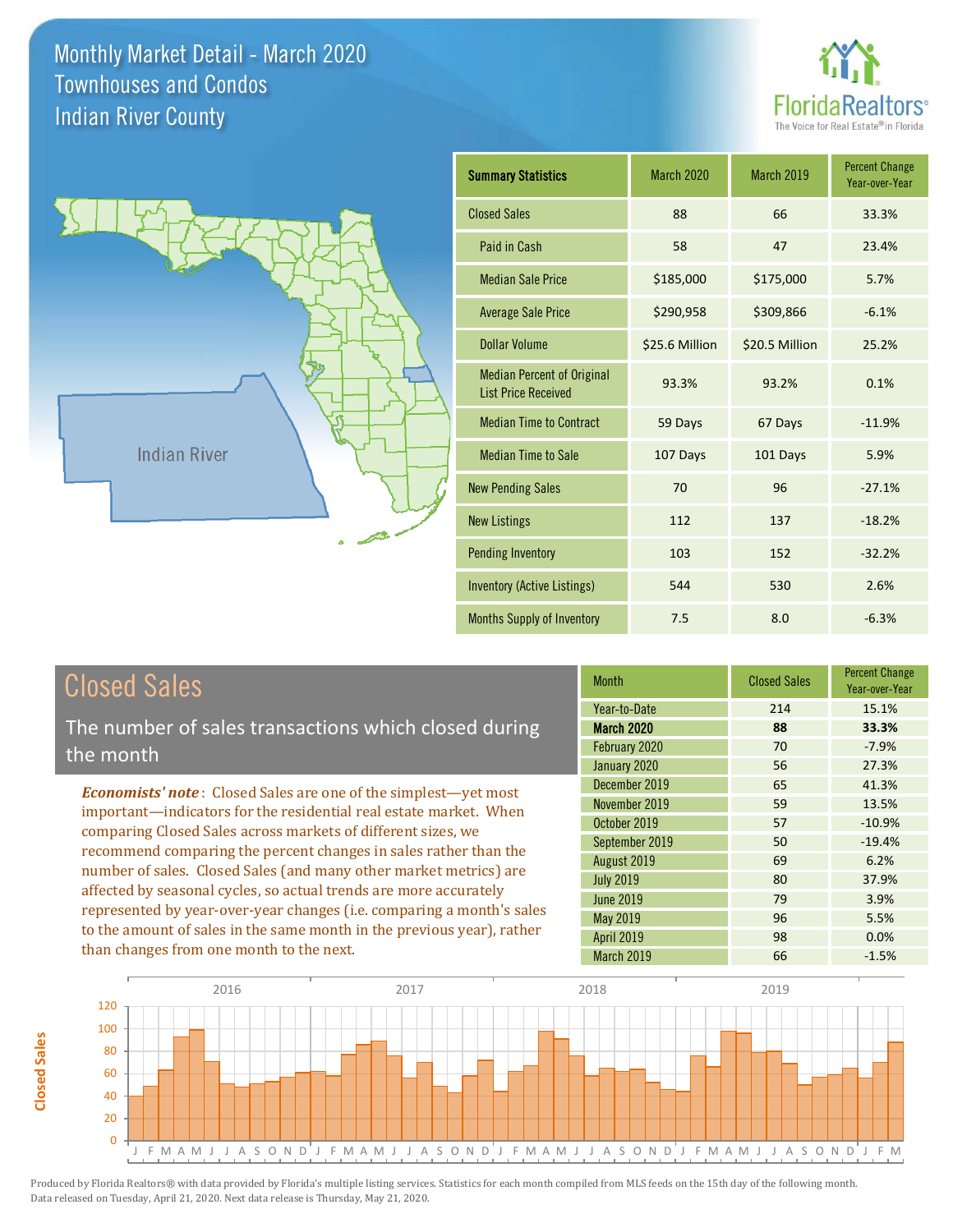this statistic should be interpreted with care.



50 -10.7%

72 12.5%

| Cash Sales                                                                     | <b>Month</b>     | <b>Cash Sales</b> | <b>Percent Change</b><br>Year-over-Year |
|--------------------------------------------------------------------------------|------------------|-------------------|-----------------------------------------|
|                                                                                | Year-to-Date     | 134               | $-0.7%$                                 |
| The number of Closed Sales during the month in which                           | March 2020       | 58                | 23.4%                                   |
| buyers exclusively paid in cash                                                | February 2020    | 41                | $-28.1%$                                |
|                                                                                | January 2020     | 35                | 12.9%                                   |
|                                                                                | December 2019    | 45                | 45.2%                                   |
|                                                                                | November 2019    | 44                | 22.2%                                   |
| <b>Economists' note:</b> Cash Sales can be a useful indicator of the extent to | October 2019     | 34                | 3.0%                                    |
| which investors are participating in the market. Why? Investors are            | September 2019   | 38                | 5.6%                                    |
| far more likely to have the funds to purchase a home available up front,       | August 2019      | 49                | 28.9%                                   |
| whereas the typical homebuyer requires a mortgage or some other                | <b>July 2019</b> | 51                | 18.6%                                   |

J F M A M J J A S O N D J F M A M J J A S O N D J F M A M J J A S O N D J F M A M J J A S O N D J F M 0 20 40 60 80 2016 2017 2018 2019

# Cash Sales as a Percentage of Closed Sales

form of financing. There are, of course, many possible exceptions, so

The percentage of Closed Sales during the month which were Cash Sales

*Economists' note* : This statistic is simply another way of viewing Cash Sales. The remaining percentages of Closed Sales (i.e. those not paid fully in cash) each month involved some sort of financing, such as mortgages, owner/seller financing, assumed loans, etc.

| <b>Month</b>      | <b>Percent of Closed</b><br>Sales Paid in Cash | <b>Percent Change</b><br>Year-over-Year |
|-------------------|------------------------------------------------|-----------------------------------------|
| Year-to-Date      | 62.6%                                          | $-13.8%$                                |
| March 2020        | 65.9%                                          | $-7.4%$                                 |
| February 2020     | 58.6%                                          | $-21.9%$                                |
| January 2020      | 62.5%                                          | $-11.3%$                                |
| December 2019     | 69.2%                                          | 2.7%                                    |
| November 2019     | 74.6%                                          | 7.8%                                    |
| October 2019      | 59.6%                                          | 15.5%                                   |
| September 2019    | 76.0%                                          | 30.8%                                   |
| August 2019       | 71.0%                                          | 21.4%                                   |
| <b>July 2019</b>  | 63.8%                                          | $-13.9%$                                |
| <b>June 2019</b>  | 63.3%                                          | $-14.1%$                                |
| <b>May 2019</b>   | 75.0%                                          | 6.7%                                    |
| <b>April 2019</b> | 69.4%                                          | $-9.3%$                                 |
| <b>March 2019</b> | 71.2%                                          | $-2.6%$                                 |

March 2019 **47** -4.1%

April 2019 **68** -9.3%

May 2019

June 2019

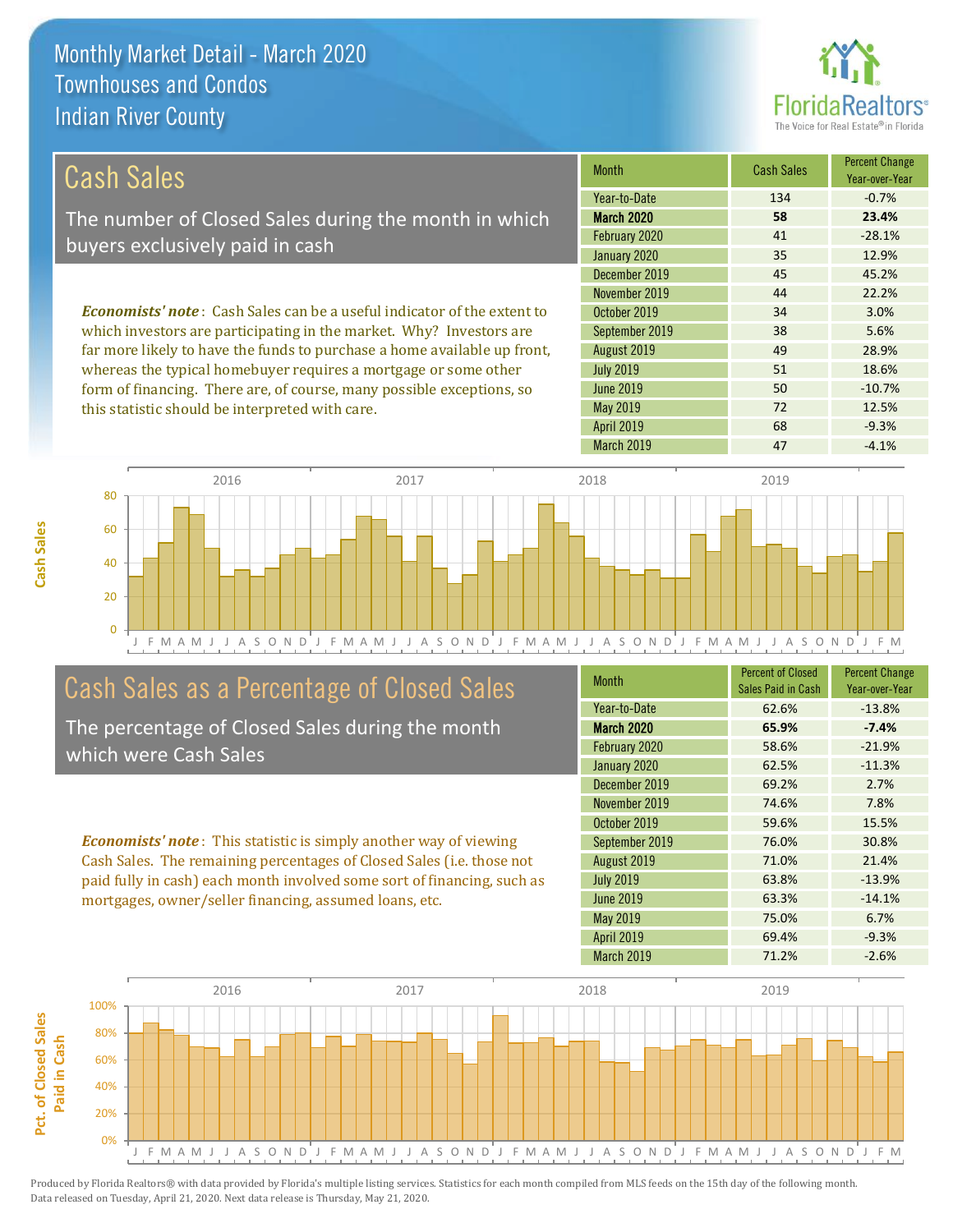

## Median Sale Price

The median sale price reported for the month (i.e. 50% of sales were above and 50% of sales were below)

*Economists' note* : Median Sale Price is our preferred summary statistic for price activity because, unlike Average Sale Price, Median Sale Price is not sensitive to high sale prices for small numbers of homes that may not be characteristic of the market area. Keep in mind that median price trends over time are not always solely caused by changes in the general value of local real estate. Median sale price only reflects the values of the homes that *sold* each month, and the mix of the types of homes that sell can change over time.

| <b>Month</b>      | <b>Median Sale Price</b> | <b>Percent Change</b><br>Year-over-Year |
|-------------------|--------------------------|-----------------------------------------|
| Year-to-Date      | \$167,000                | 6.4%                                    |
| <b>March 2020</b> | \$185,000                | 5.7%                                    |
| February 2020     | \$160,000                | 11.3%                                   |
| January 2020      | \$161,638                | 12.6%                                   |
| December 2019     | \$155,500                | 2.0%                                    |
| November 2019     | \$157,500                | $-5.1%$                                 |
| October 2019      | \$140,000                | $-11.4%$                                |
| September 2019    | \$153,500                | 7.9%                                    |
| August 2019       | \$155,000                | 2.0%                                    |
| <b>July 2019</b>  | \$154,250                | 5.3%                                    |
| <b>June 2019</b>  | \$152,900                | $-9.0%$                                 |
| May 2019          | \$204,000                | 45.7%                                   |
| <b>April 2019</b> | \$184,250                | 7.1%                                    |
| March 2019        | \$175,000                | 34.6%                                   |



## Average Sale Price

The average sale price reported for the month (i.e. total sales in dollars divided by the number of sales)

*Economists' note* : Usually, we prefer Median Sale Price over Average Sale Price as a summary statistic for home prices. However, Average Sale Price does have its uses—particularly when it is analyzed alongside the Median Sale Price. For one, the relative difference between the two statistics can provide some insight into the market for higher-end homes in an area.

| <b>Month</b>      | <b>Average Sale Price</b> | <b>Percent Change</b><br>Year-over-Year |
|-------------------|---------------------------|-----------------------------------------|
| Year-to-Date      | \$274,014                 | $-1.1%$                                 |
| <b>March 2020</b> | \$290,958                 | $-6.1%$                                 |
| February 2020     | \$232,388                 | 6.8%                                    |
| January 2020      | \$299,421                 | $-9.5%$                                 |
| December 2019     | \$322,464                 | 46.6%                                   |
| November 2019     | \$288,381                 | $-13.7%$                                |
| October 2019      | \$223,657                 | $-23.0%$                                |
| September 2019    | \$216,370                 | 4.0%                                    |
| August 2019       | \$211,180                 | $-9.7%$                                 |
| <b>July 2019</b>  | \$285,630                 | 29.3%                                   |
| <b>June 2019</b>  | \$298,420                 | 10.5%                                   |
| May 2019          | \$298,964                 | 44.5%                                   |
| <b>April 2019</b> | \$346,117                 | $-7.9%$                                 |
| March 2019        | \$309,866                 | 64.1%                                   |



**Average Sale Price Average Sale Price**

**Median Sale Price**

**Median Sale Price**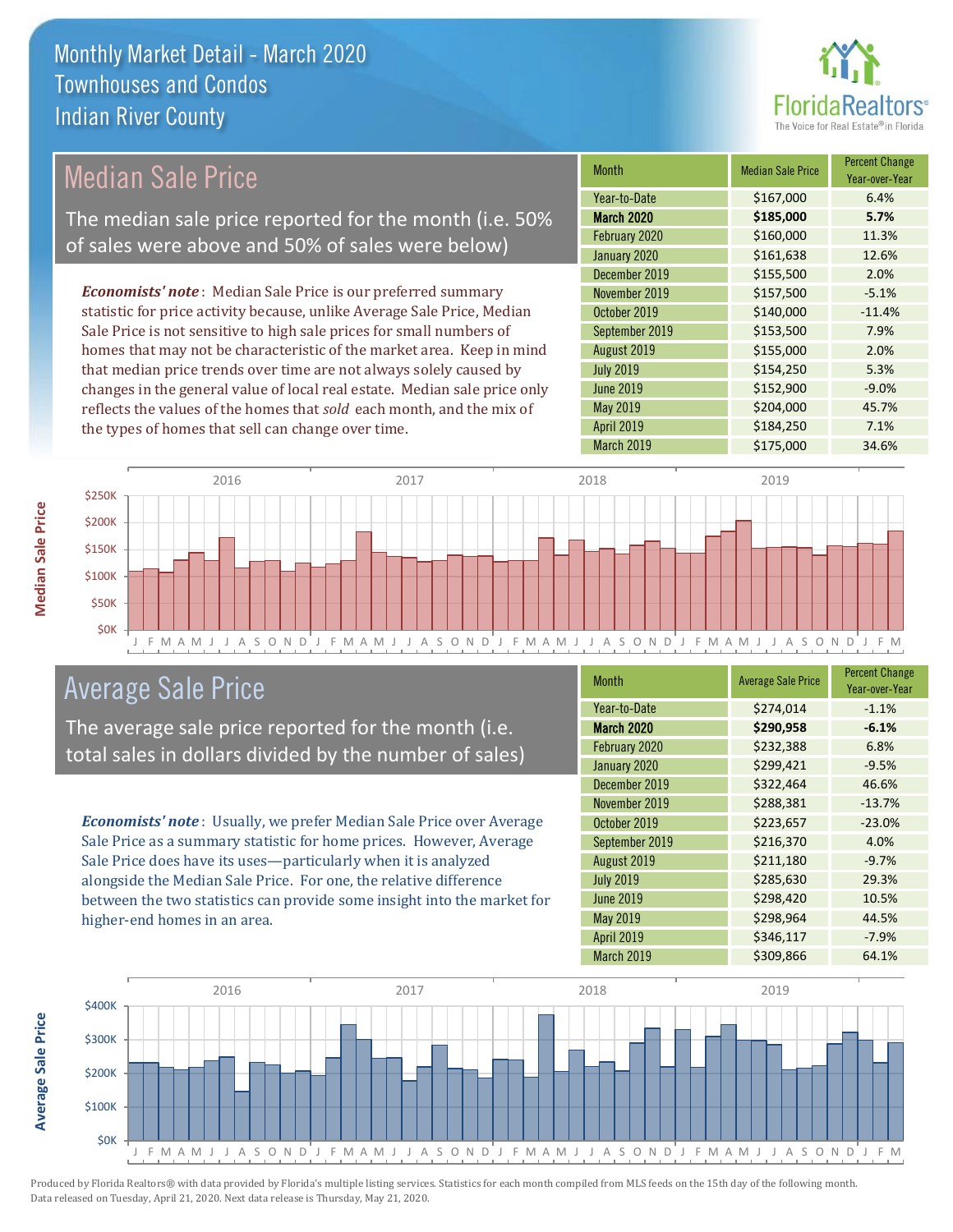

Year-over-Year

-4.2%

\$23.6 Million 14.9%

\$28.7 Million 52.4%

Month **Dollar Volume** Percent Change

March 2020 **\$25.6 Million 25.2%** Year-to-Date \$58.6 Million 13.8%

February 2020 \$16.3 Million -1.6% January 2020 <br>
S16.8 Million 15.2%

December 2019 **\$21.0 Million** 107.1% November 2019 **\$17.0 Million** -2.1% October 2019 **\$12.7 Million** -31.4% September 2019 **\$10.8 Million** -16.1%

March 2019 **\$20.5 Million** 61.6%

April 2019 **\$33.9 Million -7.9%** 

July 2019 **\$22.9 Million** 78.3%

August 2019 **\$14.6 Million** 

May 2019

June 2019

### ollar Volume

The sum of the sale prices for all sales which closed during the month

*Economists' note* : Dollar Volume is simply the sum of all sale prices in a given time period, and can quickly be calculated by multiplying Closed Sales by Average Sale Price. It is a strong indicator of the health of the real estate industry in a market, and is of particular interest to real estate professionals, investors, analysts, and government agencies. Potential home sellers and home buyers, on the other hand, will likely be better served by paying attention to trends in the two components of Dollar Volume (i.e. sales and prices) individually.



## Median Percent of Original List Price Received

The median of the sale price (as a percentage of the original list price) across all properties selling during the month

*Economists' note* : The Median Percent of Original List Price Received is useful as an indicator of market recovery, since it typically rises as buyers realize that the market may be moving away from them and they need to match the selling price (or better it) in order to get a contract on the house. This is usually the last measure to indicate a market has shifted from down to up, so it is what we would call a *lagging* indicator.

| <b>Month</b>      | Med. Pct. of Orig.<br><b>List Price Received</b> | <b>Percent Change</b><br>Year-over-Year |
|-------------------|--------------------------------------------------|-----------------------------------------|
| Year-to-Date      | 93.5%                                            | $-0.4%$                                 |
| <b>March 2020</b> | 93.3%                                            | 0.1%                                    |
| February 2020     | 93.3%                                            | $-0.6%$                                 |
| January 2020      | 93.7%                                            | $-1.3%$                                 |
| December 2019     | 94.5%                                            | 1.5%                                    |
| November 2019     | 93.7%                                            | $-0.7%$                                 |
| October 2019      | 94.3%                                            | 0.0%                                    |
| September 2019    | 93.2%                                            | $-0.6%$                                 |
| August 2019       | 92.6%                                            | $-2.0%$                                 |
| <b>July 2019</b>  | 93.1%                                            | $-0.6%$                                 |
| <b>June 2019</b>  | 92.4%                                            | $-1.1%$                                 |
| May 2019          | 93.8%                                            | $-1.7%$                                 |
| <b>April 2019</b> | 93.6%                                            | $-2.2%$                                 |
| March 2019        | 93.2%                                            | $-1.9%$                                 |

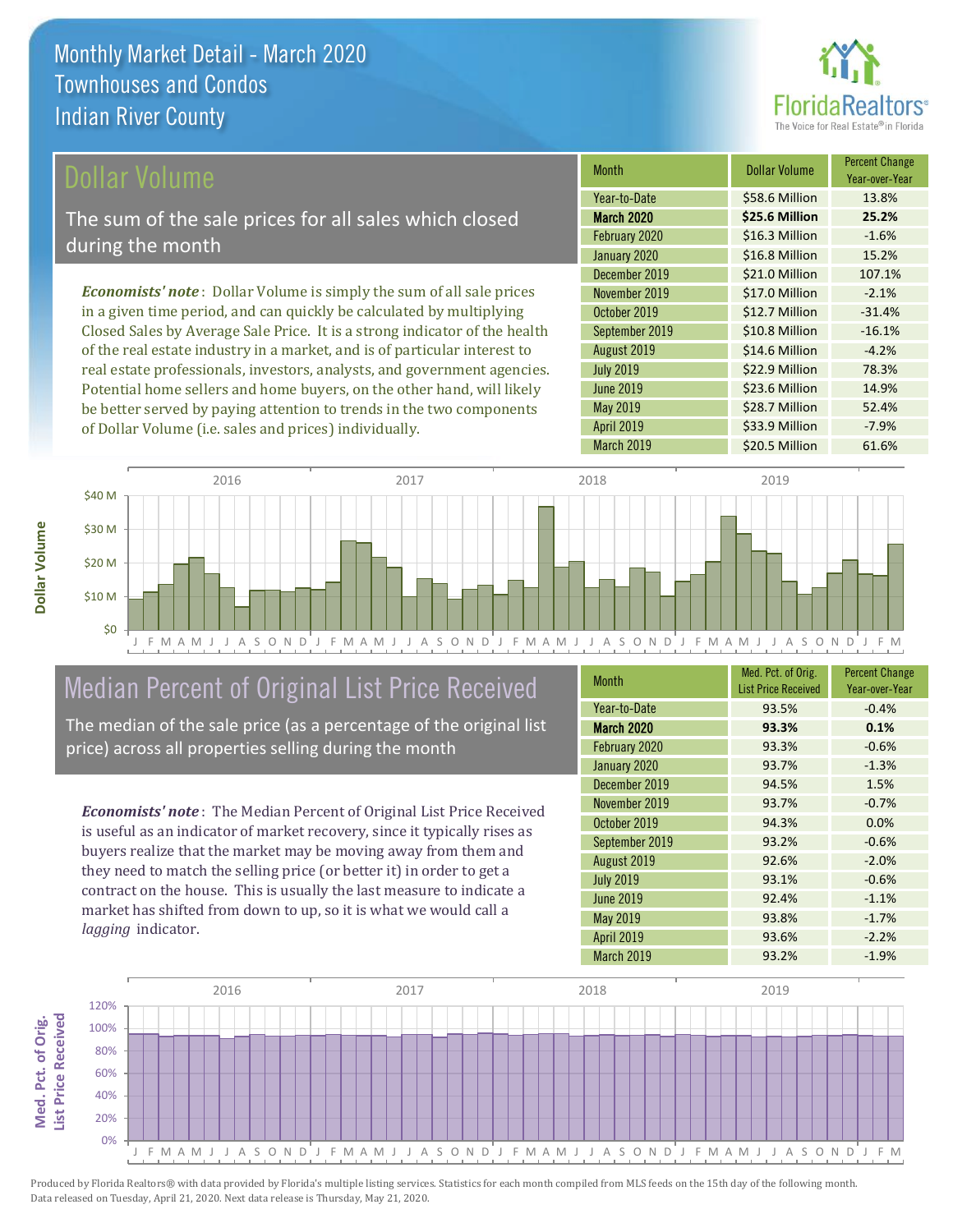

## Median Time to Contract

The median number of days between the listing date and contract date for all Closed Sales during the month

*Economists' note* : Like Time to Sale, Time to Contract is a measure of the length of the home selling process calculated for sales which closed during the month. The difference is that Time to Contract measures the number of days between the initial listing of a property and the signing of the contract which eventually led to the closing of the sale. When the gap between Median Time to Contract and Median Time to Sale grows, it is usually a sign of longer closing times and/or declining numbers of cash sales.

| Month             | <b>Median Time to</b><br>Contract | <b>Percent Change</b><br>Year-over-Year |
|-------------------|-----------------------------------|-----------------------------------------|
| Year-to-Date      | 81 Days                           | 20.9%                                   |
| <b>March 2020</b> | 59 Days                           | $-11.9%$                                |
| February 2020     | 83 Days                           | 5.1%                                    |
| January 2020      | 75 Days                           | 29.3%                                   |
| December 2019     | 41 Days                           | $-21.2%$                                |
| November 2019     | 64 Days                           | $-5.9%$                                 |
| October 2019      | 52 Days                           | $-44.1%$                                |
| September 2019    | 106 Days                          | 158.5%                                  |
| August 2019       | 57 Days                           | $-5.0%$                                 |
| <b>July 2019</b>  | 84 Days                           | $-2.3%$                                 |
| <b>June 2019</b>  | 50 Days                           | 31.6%                                   |
| May 2019          | 56 Days                           | 47.4%                                   |
| April 2019        | 40 Days                           | 8.1%                                    |
| March 2019        | 67 Days                           | 63.4%                                   |





## Median Time to Sale

 $\Omega$ 

The median number of days between the listing date and closing date for all Closed Sales during the month

*Economists' note* : Time to Sale is a measure of the length of the home selling process, calculated as the number of days between the initial listing of a property and the closing of the sale. *Median* Time to Sale is the amount of time the "middle" property selling this month was on the market. That is, 50% of homes selling this month took *less* time to sell, and 50% of homes took *more* time to sell. Median Time to Sale gives a more accurate picture than Average Time to Sale, which can be skewed upward by small numbers of properties taking an abnormally long time to sell.

| <b>Month</b>      | <b>Median Time to Sale</b> | <b>Percent Change</b><br>Year-over-Year |
|-------------------|----------------------------|-----------------------------------------|
| Year-to-Date      | 111 Days                   | 11.0%                                   |
| <b>March 2020</b> | 107 Days                   | 5.9%                                    |
| February 2020     | 110 Days                   | 8.9%                                    |
| January 2020      | 106 Days                   | 11.6%                                   |
| December 2019     | 76 Days                    | $-14.6%$                                |
| November 2019     | 99 Days                    | $-13.9%$                                |
| October 2019      | 97 Days                    | $-24.2%$                                |
| September 2019    | 161 Days                   | 98.8%                                   |
| August 2019       | 86 Days                    | $-20.4%$                                |
| <b>July 2019</b>  | 128 Days                   | 4.9%                                    |
| <b>June 2019</b>  | 93 Days                    | 14.8%                                   |
| May 2019          | 99 Days                    | 20.7%                                   |
| <b>April 2019</b> | 88 Days                    | 11.4%                                   |
| March 2019        | 101 Days                   | 31.2%                                   |

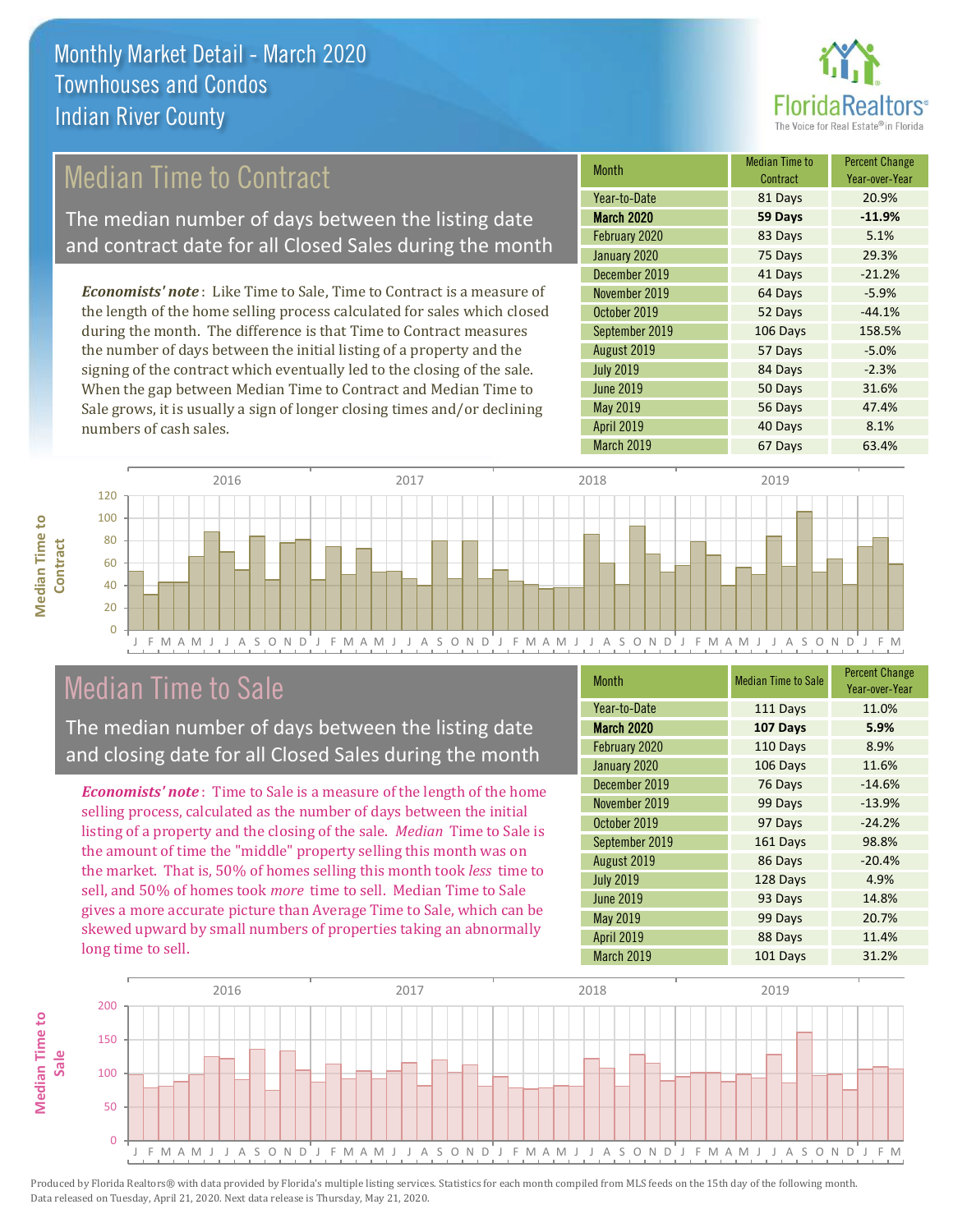

| New Pending Sales                                                              | <b>Month</b>      | <b>New Pending Sales</b> | <b>Percent Change</b><br>Year-over-Year |
|--------------------------------------------------------------------------------|-------------------|--------------------------|-----------------------------------------|
|                                                                                | Year-to-Date      | 255                      | $-1.5%$                                 |
| The number of listed properties that went under                                | <b>March 2020</b> | 70                       | $-27.1%$                                |
| contract during the month                                                      | February 2020     | 93                       | 19.2%                                   |
|                                                                                | January 2020      | 92                       | 8.2%                                    |
|                                                                                | December 2019     | 57                       | 18.8%                                   |
| <b>Economists' note</b> : Because of the typical length of time it takes for a | November 2019     | 55                       | $-5.2%$                                 |
| sale to close, economists consider Pending Sales to be a decent                | October 2019      | 73                       | 62.2%                                   |
| indicator of potential future Closed Sales. It is important to bear in         | September 2019    | 55                       | 12.2%                                   |
| mind, however, that not all Pending Sales will be closed successfully.         | August 2019       | 63                       | $-21.3%$                                |
| So, the effectiveness of Pending Sales as a future indicator of Closed         | <b>July 2019</b>  | 67                       | 13.6%                                   |
| Sales is susceptible to changes in market conditions such as the               | June 2019         | 71                       | 6.0%                                    |



# New Listings

**New Listings**

**Pending Sales**

Pending Sales

distressed properties for sale.

The number of properties put onto the market during the month

availability of financing for homebuyers and the inventory of

*Economists' note* : New Listings tend to rise in delayed response to increasing prices, so they are often seen as a lagging indicator of market health. As prices rise, potential sellers raise their estimations of value—and in the most recent cycle, rising prices have freed up many potential sellers who were previously underwater on their mortgages. Note that in our calculations, we take care to not include properties that were recently taken off the market and quickly relisted, since these are not really *new* listings.

| <b>Month</b>      | <b>New Listings</b> | <b>Percent Change</b><br>Year-over-Year |
|-------------------|---------------------|-----------------------------------------|
| Year-to-Date      | 348                 | $-16.5%$                                |
| <b>March 2020</b> | 112                 | $-18.2%$                                |
| February 2020     | 96                  | $-23.2%$                                |
| January 2020      | 140                 | $-9.7%$                                 |
| December 2019     | 81                  | 11.0%                                   |
| November 2019     | 123                 | 11.8%                                   |
| October 2019      | 132                 | 28.2%                                   |
| September 2019    | 65                  | $-8.5%$                                 |
| August 2019       | 85                  | $-18.3%$                                |
| <b>July 2019</b>  | 84                  | 29.2%                                   |
| <b>June 2019</b>  | 72                  | 2.9%                                    |
| May 2019          | 82                  | 9.3%                                    |
| <b>April 2019</b> | 114                 | $-2.6%$                                 |
| March 2019        | 137                 | 7.0%                                    |

May 2019 **91** 15.2% April 2019 **91** -2.2%

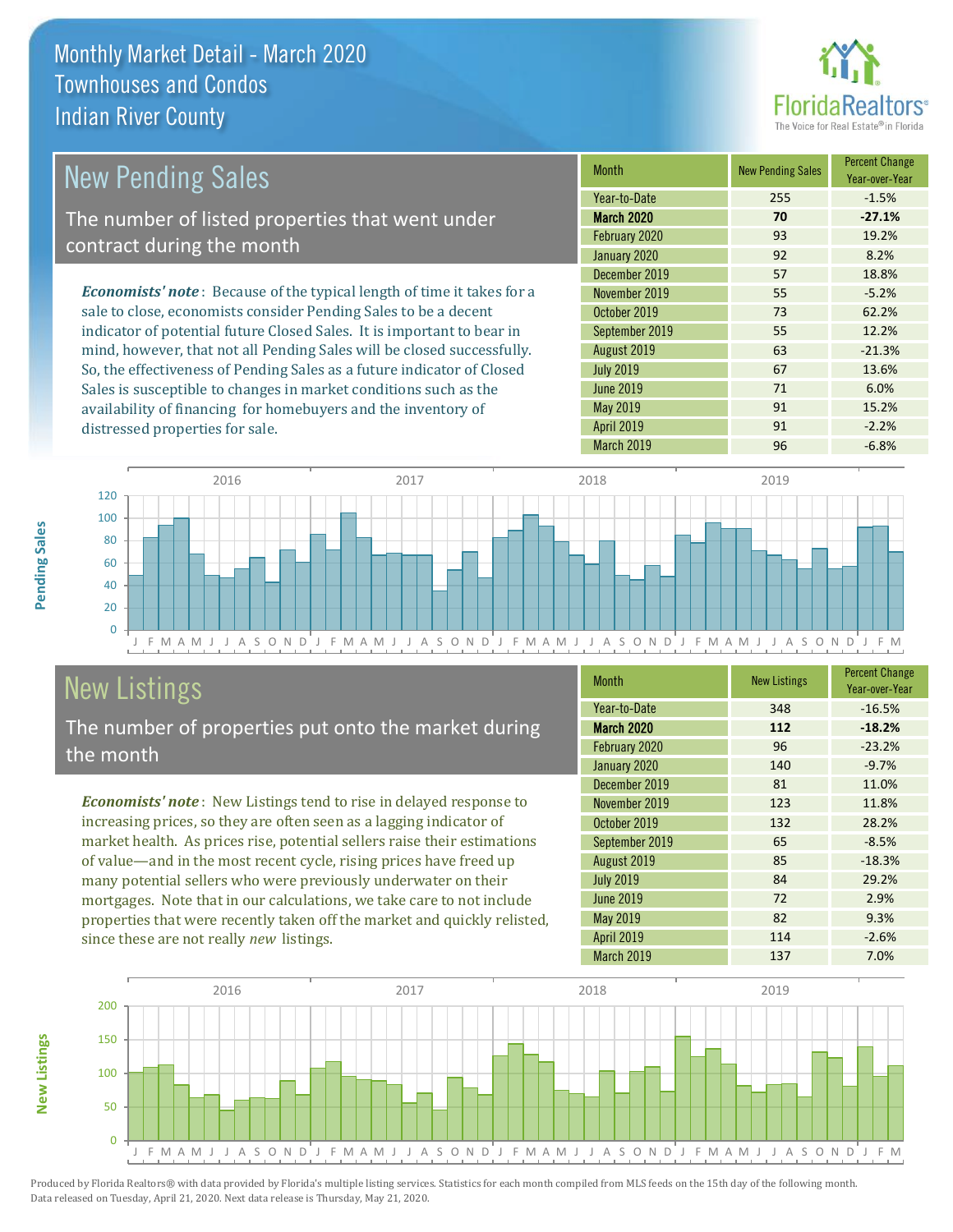

# *Economists' note* : There are a number of ways to define and calculate Inventory (Active Listings) The number of property listings active at the end of the month

Inventory. Our method is to simply count the number of active listings on the last day of the month, and hold this number to compare with the same month the following year. Inventory rises when New Listings are outpacing the number of listings that go off-market (regardless of whether they actually sell). Likewise, it falls when New Listings aren't keeping up with the rate at which homes are going off-market.

| <b>Month</b>             | Inventory | <b>Percent Change</b><br>Year-over-Year |
|--------------------------|-----------|-----------------------------------------|
| <b>YTD (Monthly Avg)</b> | 537       | 2.7%                                    |
| <b>March 2020</b>        | 544       | 2.6%                                    |
| February 2020            | 527       | $-1.9%$                                 |
| January 2020             | 539       | 7.6%                                    |
| December 2019            | 539       | 21.7%                                   |
| November 2019            | 511       | 12.8%                                   |
| October 2019             | 456       | 9.1%                                    |
| September 2019           | 418       | 14.5%                                   |
| August 2019              | 430       | 17.2%                                   |
| <b>July 2019</b>         | 443       | 26.2%                                   |
| <b>June 2019</b>         | 463       | 28.6%                                   |
| <b>May 2019</b>          | 517       | 27.0%                                   |
| <b>April 2019</b>        | 539       | 27.4%                                   |
| <b>March 2019</b>        | 530       | 27.7%                                   |



# Months Supply of Inventory

An estimate of the number of months it will take to deplete the current Inventory given recent sales rates

*Economists' note* : MSI is a useful indicator of market conditions. The benchmark for a balanced market (favoring neither buyer nor seller) is 5.5 months of inventory. Anything higher is traditionally a buyers' market, and anything lower is a sellers' market. There is no single accepted way of calculating MSI. A common method is to divide current Inventory by the most recent month's Closed Sales count, but this count is a usually poor predictor of future Closed Sales due to seasonal cycles. To eliminate seasonal effects, we use the 12-month average of monthly Closed Sales instead.

| <b>Month</b>             | <b>Months Supply</b> | <b>Percent Change</b><br>Year-over-Year |
|--------------------------|----------------------|-----------------------------------------|
| <b>YTD (Monthly Avg)</b> | 7.5                  | $-5.1%$                                 |
| <b>March 2020</b>        | 7.5                  | $-6.3%$                                 |
| February 2020            | 7.5                  | $-7.4%$                                 |
| January 2020             | 7.6                  | $-1.3%$                                 |
| December 2019            | 7.7                  | 13.2%                                   |
| November 2019            | 7.5                  | 11.9%                                   |
| October 2019             | 6.7                  | 9.8%                                    |
| September 2019           | 6.1                  | 10.9%                                   |
| August 2019              | 6.2                  | 10.7%                                   |
| <b>July 2019</b>         | 6.4                  | 20.8%                                   |
| <b>June 2019</b>         | 6.9                  | 25.5%                                   |
| May 2019                 | 7.7                  | 24.2%                                   |
| <b>April 2019</b>        | 8.1                  | 24.6%                                   |
| <b>March 2019</b>        | 8.0                  | 23.1%                                   |



**Inventory**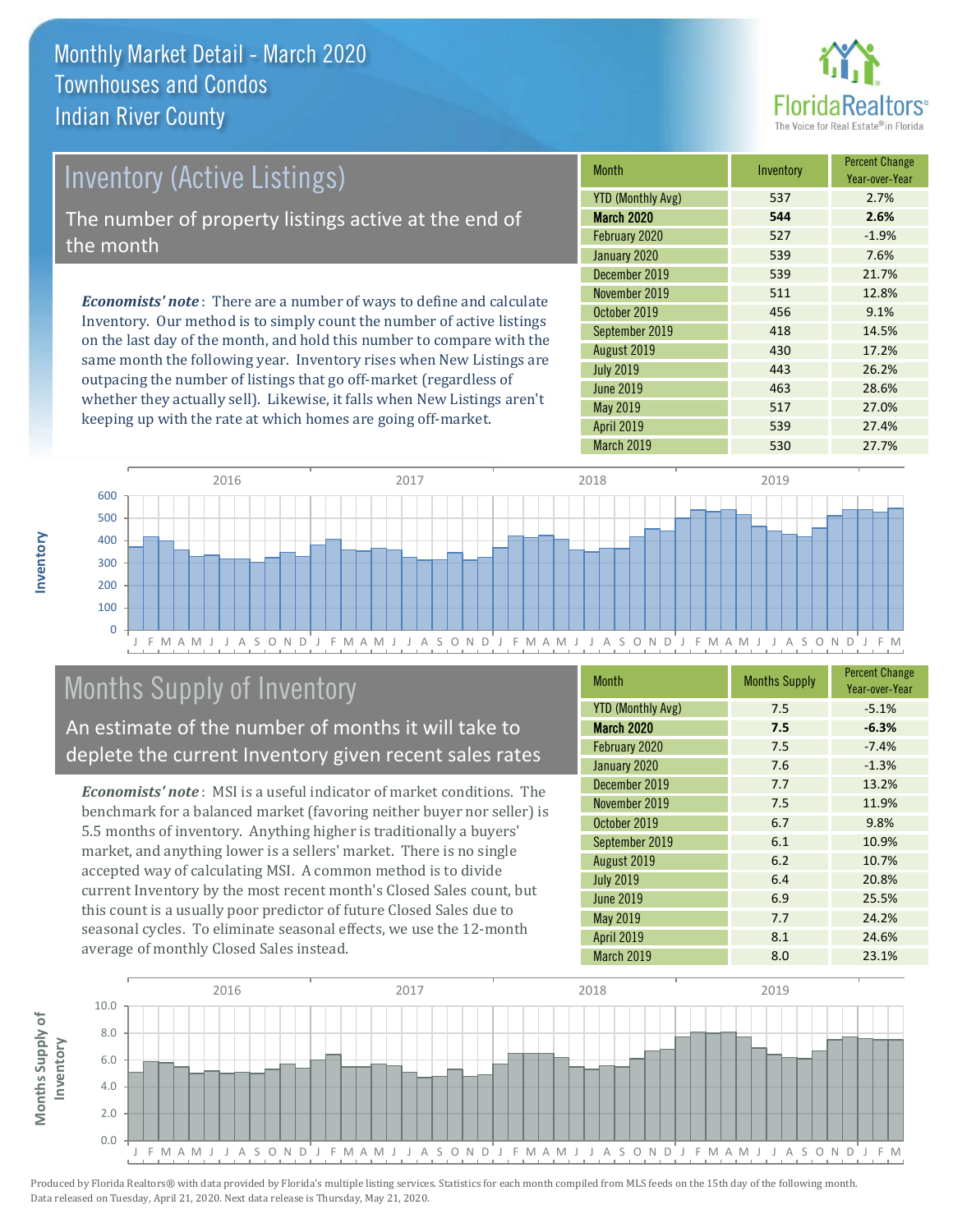

# Closed Sales by Sale Price

The number of sales transactions which closed during the month

*Economists' note:* Closed Sales are one of the simplest—yet most important—indicators for the residential real estate market. When comparing Closed Sales across markets of different sizes, we recommend comparing the percent changes in sales rather than the number of sales. Closed Sales (and many other market metrics) are affected by seasonal cycles, so actual trends are more accurately represented by year-over-year changes (i.e. comparing a month's sales to the amount of sales in the same month in the previous year), rather than changes from one month to the next.

| <b>Sale Price</b>     | <b>Closed Sales</b> | <b>Percent Change</b><br>Year-over-Year |
|-----------------------|---------------------|-----------------------------------------|
| Less than \$50,000    | $\Omega$            | N/A                                     |
| $$50,000 - $99,999$   | 12                  | $-7.7%$                                 |
| $$100,000 - $149,999$ | 24                  | 50.0%                                   |
| $$150,000 - $199,999$ | 11                  | 0.0%                                    |
| \$200,000 - \$249,999 | 7                   | 40.0%                                   |
| \$250,000 - \$299,999 | 8                   | 100.0%                                  |
| \$300,000 - \$399,999 | 4                   | $-20.0%$                                |
| \$400,000 - \$599,999 | 12                  | 100.0%                                  |
| \$600,000 - \$999,999 | 7                   | 250.0%                                  |
| \$1,000,000 or more   | 3                   | $-25.0%$                                |



### Median Time to Contract by Sale Price The median number of days between the listing date and contract date for all Closed Sales during the month

*Economists' note* : Like Time to Sale, Time to Contract is a measure of the length of the home selling process calculated for sales which closed during the month. The difference is that Time to Contract measures the number of days between the initial listing of a property and the signing of the contract which eventually led to the closing of the sale. When the gap between Median Time to Contract and Median Time to Sale grows, it is usually a sign of longer closing times and/or declining numbers of cash sales.

| <b>Sale Price</b>     | Median Time to<br>Contract | <b>Percent Change</b><br>Year-over-Year |
|-----------------------|----------------------------|-----------------------------------------|
| Less than \$50,000    | (No Sales)                 | N/A                                     |
| $$50,000 - $99,999$   | 59 Days                    | 145.8%                                  |
| $$100,000 - $149,999$ | 28 Days                    | $-28.2%$                                |
| $$150,000 - $199,999$ | 29 Days                    | $-70.1%$                                |
| \$200,000 - \$249,999 | 33 Days                    | $-75.6%$                                |
| \$250,000 - \$299,999 | 172 Days                   | $-20.7%$                                |
| \$300,000 - \$399,999 | 117 Days                   | 154.3%                                  |
| \$400,000 - \$599,999 | 161 Days                   | 387.9%                                  |
| \$600,000 - \$999,999 | 116 Days                   | 28.9%                                   |
| \$1,000,000 or more   | 112 Days                   | $-51.1%$                                |

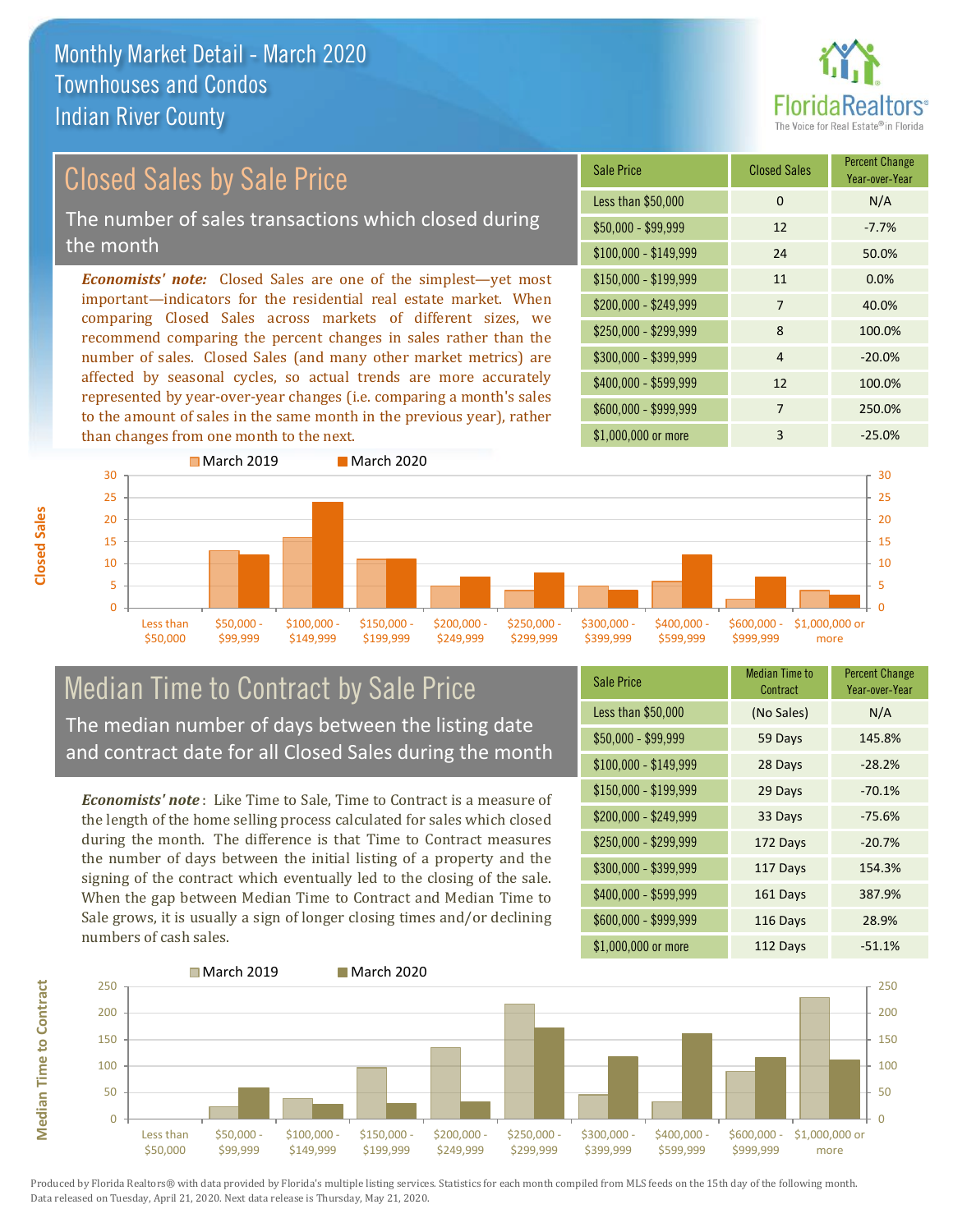

# New Listings by Initial Listing Price

The number of properties put onto the market during the month

*Economists' note:* New Listings tend to rise in delayed response to increasing prices, so they are often seen as a lagging indicator of market health. As prices rise, potential sellers raise their estimations of value—and in the most recent cycle, rising prices have freed up many potential sellers who were previously underwater on their mortgages. Note that in our calculations, we take care to not include properties that were recently taken off the market and quickly relisted, since these are not really *new* listings.





## Inventory by Current Listing Price The number of property listings active at the end of the month

*Economists' note* : There are a number of ways to define and calculate Inventory. Our method is to simply count the number of active listings on the last day of the month, and hold this number to compare with the same month the following year. Inventory rises when New Listings are outpacing the number of listings that go off-market (regardless of whether they actually sell). Likewise, it falls when New Listings aren't keeping up with the rate at which homes are going off-market.

| <b>Current Listing Price</b> | Inventory | <b>Percent Change</b><br>Year-over-Year |
|------------------------------|-----------|-----------------------------------------|
| Less than \$50,000           | $\Omega$  | N/A                                     |
| $$50,000 - $99,999$          | 69        | 27.8%                                   |
| $$100,000 - $149,999$        | 86        | 17.8%                                   |
| $$150,000 - $199,999$        | 54        | $-6.9%$                                 |
| \$200,000 - \$249,999        | 39        | 50.0%                                   |
| \$250,000 - \$299,999        | 57        | 7.5%                                    |
| \$300,000 - \$399,999        | 70        | $-2.8%$                                 |
| \$400,000 - \$599,999        | 65        | $-9.7%$                                 |
| \$600,000 - \$999,999        | 54        | $-22.9%$                                |
| \$1,000,000 or more          | 50        | $-3.8%$                                 |



Produced by Florida Realtors® with data provided by Florida's multiple listing services. Statistics for each month compiled from MLS feeds on the 15th day of the following month. Data released on Tuesday, April 21, 2020. Next data release is Thursday, May 21, 2020.

**Inventory**